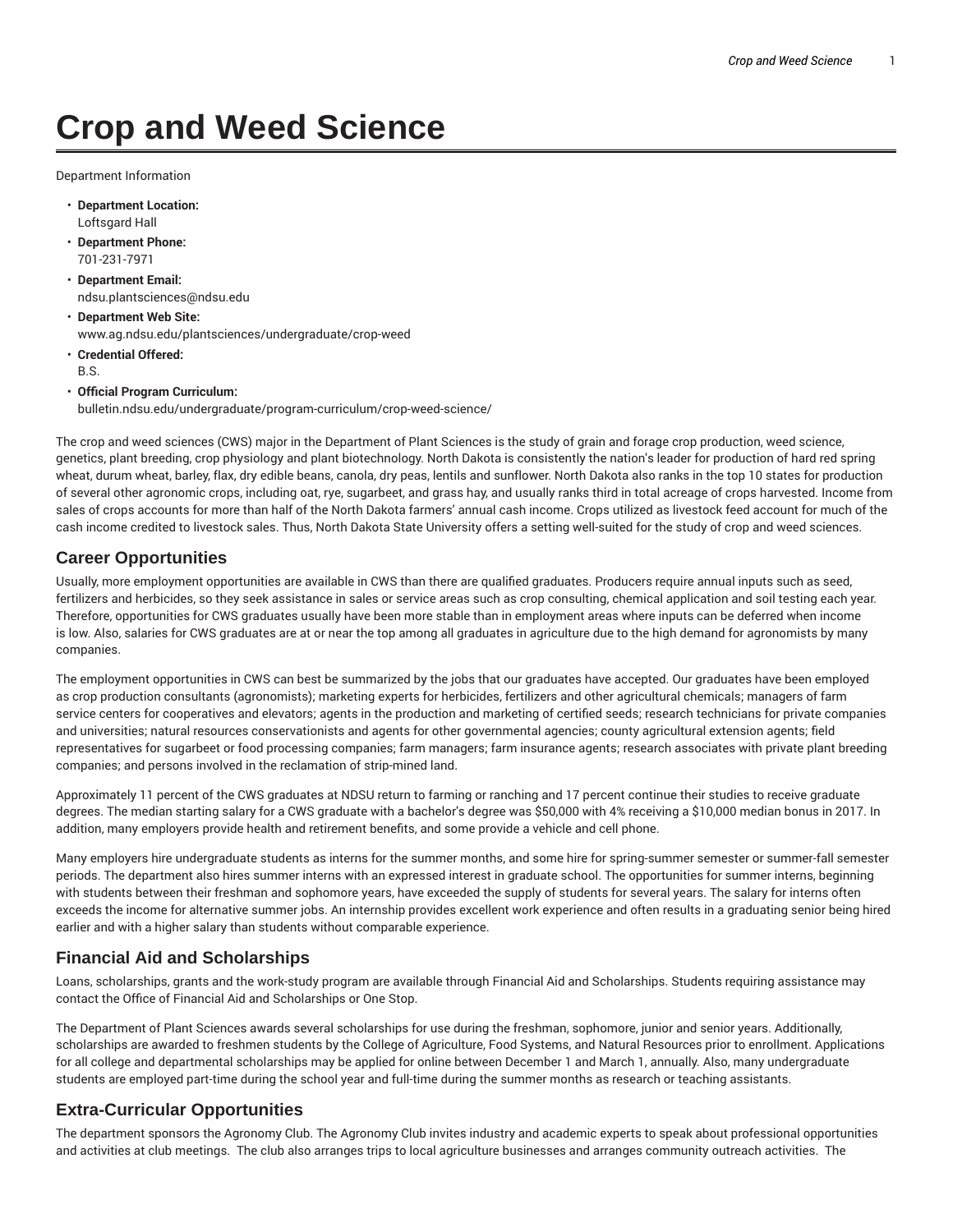Agronomy Club participates in regional and national contests that involve crop production and weed science. And the club annually attends conventions to learn about several aspects of agriculture in the North Central region.

#### **curriculum Options**

The department offers four options: agronomy, biotechnology, science and weed science. All students majoring or double majoring in CWS must meet the listed requirements. Students interested in a specific option will replace several of the elective courses listed in the sample curriculum with specific courses appropriate for that option.

- Agronomy This option is the most popular. It deals with the technical aspects of agricultural production and management. It provides the most elective credits, which allows students to select courses that complement special interests in farming, marketing, business management, county extension work, etc.
- Biotechnology This option is intended for students who wish to work as a technician or pursue graduate study in the crop biotechnology area.
- Science This option deals with application of chemistry, botany, mathematics and physics to CWS. It is an excellent curriculum option for students intending to pursue a graduate degree in CWS.
- Weed Science This option, which emphasizes proper use of herbicides and other agricultural chemicals, meets the demand for qualified personnel in marketing and application of agricultural chemicals. Also, this option provides a good background for crop production consultants (agronomists) and plant protection careers. The greatest emphasis is placed on weed control, but additional courses in entomology, plant pathology and soil science are required.

In addition, some faculty in plant sciences advise students interested in the biotechnology and general agriculture majors. The biotechnology major is an interdisciplinary program that stresses basic and applied science courses and lab experience to prepare students for employment in the biotechnology industry or for graduate study. The general agriculture program exposes students to disciplines within agriculture for careers with diverse course needs. This exposure is strengthened through selection of pertinent coursework in a minimum of four discipline areas.

## **Plan of Study**

Please note this is a sample plan of study and not an official curriculum. Actual student schedules for each semester will vary depending on start year, education goals, applicable transfer credit, and course availability. Students are encouraged to work with their academic advisor on a regular basis to review degree progress and customize an individual plan of study.

| <b>First Year</b>                               |                       |                                  |                           |
|-------------------------------------------------|-----------------------|----------------------------------|---------------------------|
| Fall                                            | <b>Credits Spring</b> |                                  | <b>Credits</b>            |
| <b>PLSC 189</b>                                 |                       | 1 SOIL 210                       | 3                         |
| <b>PLSC 110</b>                                 |                       | 3 BIOL 151                       | $\sqrt{3}$                |
| <b>BIOL 150</b>                                 |                       | 3 BIOL 151L                      |                           |
| <b>BIOL 150L</b>                                |                       | 1 ENGL 120                       | $\sqrt{3}$                |
| <b>ENGL 110</b>                                 |                       | 4 Gen Ed Social & Behavioral Sci | $\ensuremath{\mathsf{3}}$ |
| <b>MATH 103</b>                                 |                       | 3 Gen Ed Wellness                | $\overline{2}$            |
|                                                 | 15                    |                                  | 15                        |
| <b>Second Year</b>                              |                       |                                  |                           |
| Fall                                            | <b>Credits Spring</b> |                                  | <b>Credits</b>            |
| <b>PLSC 215</b>                                 |                       | 1 PLSC 225                       | 3                         |
| <b>PPTH 324</b>                                 |                       | 3 PLSC 312                       | $\mathbf{1}$              |
| <b>CHEM 121</b>                                 |                       | 3 MICR 202                       | $\overline{2}$            |
| <b>CHEM 121L</b>                                |                       | 1 MICR 202L                      | 1                         |
| <b>COMM 110</b>                                 |                       | 3 CHEM 122                       | $\ensuremath{\mathsf{3}}$ |
| Gen Ed Humanities/Fine Arts & Cult<br>Diversity |                       | 3 CHEM 122L                      | $\mathbf{1}$              |
| <b>Free Elective</b>                            |                       | 2 ECON 201                       | 3                         |
|                                                 |                       | <b>STAT 330</b>                  | 3                         |
|                                                 | 16                    |                                  | 17                        |
| <b>Third Year</b>                               |                       |                                  |                           |
| Fall                                            | <b>Credits Spring</b> |                                  | <b>Credits</b>            |
| <b>PLSC 320</b>                                 |                       | 3 PLSC 315                       | 3                         |